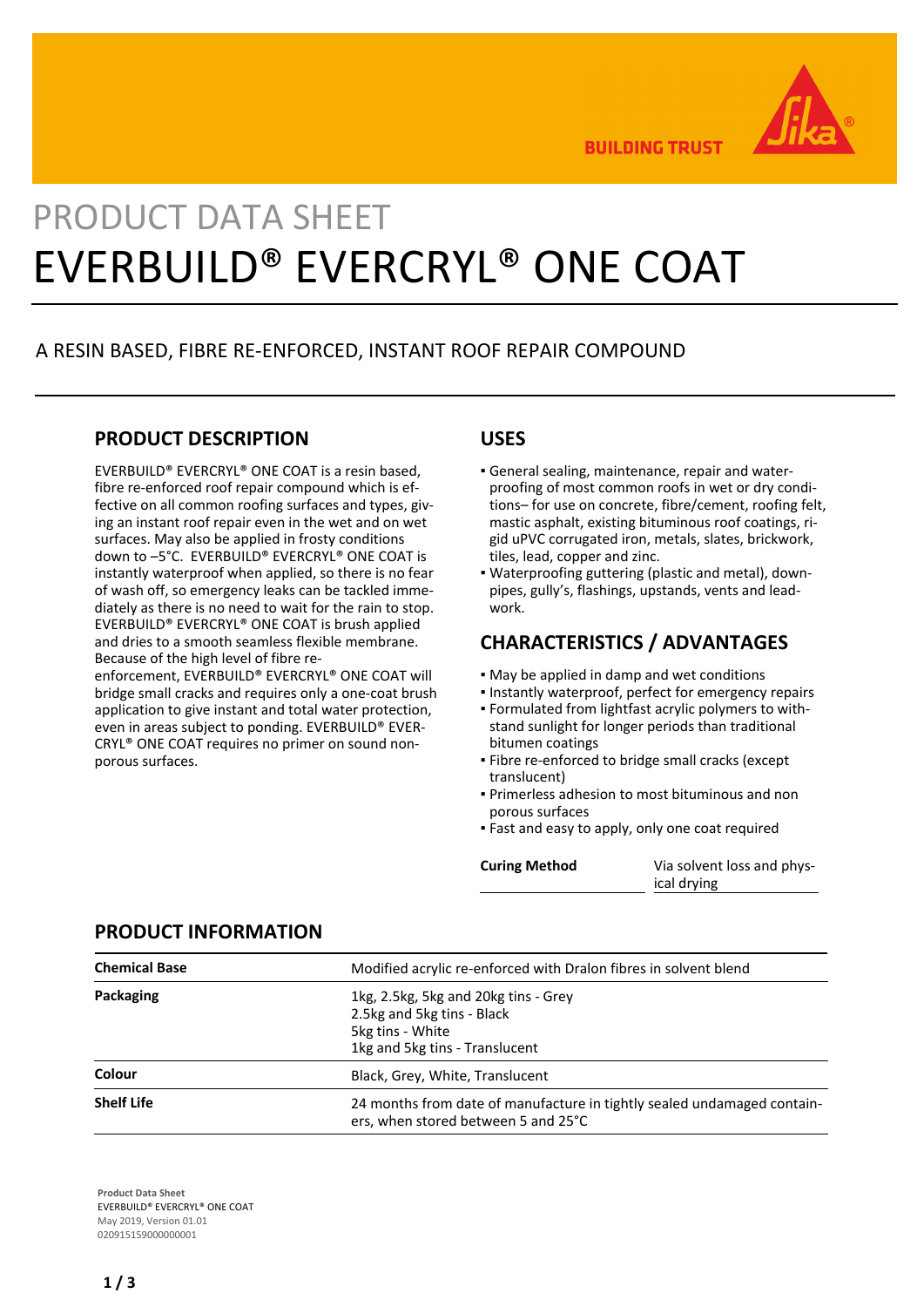**Storage Conditions** Store in cool dry conditions away from all sources of ignition. Do not exceed 60°C. Will withstand frost.

| <b>Density</b>                 | 1.05 $g/cm^{3}$                     |  |
|--------------------------------|-------------------------------------|--|
| <b>Viscosity</b>               | Brushable paste                     |  |
| <b>TECHNICAL INFORMATION</b>   |                                     |  |
| <b>Elongation at Break</b>     | 500%                                |  |
| <b>Service Temperature</b>     | $-25^{\circ}$ C to $+100^{\circ}$ C |  |
| <b>APPLICATION INFORMATION</b> |                                     |  |

| Yield                          | $950g - 1.9kg/m2$ (1-2 litres/m <sup>2</sup> )             |
|--------------------------------|------------------------------------------------------------|
| <b>Ambient Air Temperature</b> | -5°C to + 35°C                                             |
| Drying time                    | 6-7 days depending on temperature and thickness of coating |

## **APPLICATION INSTRUCTIONS**

### **SUBSTRATE PREPARATION**

No roof-coating product can be expected to repair an existing roof that is not structurally sound and stable. Before using a surface coating the roof structure should be inspected and, if necessary, put in order. All cracked, broken, slipped or missing slates, tiles, sheets or other forms of covering should be replaced or refixed and cracks in felt or asphalt filled. (Safety Recommendation: do not coat roof lights, windows, glass or translucent sheets. These will constitute a hidden hazard if disguised).

Preparation of the surface is of great importance and will influence the degree of adhesion and life of the renovation. All roof surfaces to be coated should be sound, stable, clean, i.e. free from loose debris, dirt, dust and grease. All traces of algae and fungi growth should be removed using a stiff-bristled brush. Where algae and fungi have been present, remove them completely and treat the surface with EVERBUILD 404 FUN-GICIDAL WASH to kill any remaining spores, thereby discouraging the return of the growths.

Make good any holes or loose felt/slates/tiles etc. Fill holes/imperfections with BLACK JACK BITUMEN MAS-TIC. Stick down loose felt etc with BLACK JACK ROOF FELT ADHESIVE. Blisters in roofing felt must be cut, dried, re-bonded and sealed. New metal surfaces must be degreased with a suitable solvent. Remove all rust or treat rusty surfaces with a rust inhibitive primer (eg zinc phosphate based). All non- bituminous, porous or friable surfaces must be primed with BLACK JACK BITU-MEN AND FLASHING PRIMER allowing primer to dry thoroughly before use.

#### **APPLICATION**

Follow all safety pre-cautions identified on label, Safety Data Sheet is available on website www.everbuild.co.uk or on request.

STIR WELL BEFORE USE. Apply by brush in a one coat at a rate of 1-2 litres per square meter. In extreme cases, a second coat may be applied 2-3 days after initial application.

#### **CLEANING OF TOOLS**

Clean tools, brushes etc. with brush cleaner or white spirits.

## **LIMITATIONS**

- Do not use in areas where subsequent solvent or oil contact is likely.
- Avoid inhalation of vapours.
- Do not use on Styrofoam or PVC foil.
- As the manufacturer cannot know all the uses its products may be put to, it is the users responsibility to determine suitability for use.
- **.** If in doubt, contact technical services department for advice.

## **VALUE BASE**

All technical data stated in this Data Sheet are based on laboratory tests. Actual measured data may vary due to circumstances beyond our control.

## **LOCAL RESTRICTIONS**

Note that as a result of specific local regulations the declared data and recommended uses for this product may vary from country to country. Consult the local Product Data Sheet for the exact product data and uses.

## **ECOLOGY, HEALTH AND SAFETY**

**BUILDING TRUST** 

Local safety regulations must be observed and it advisable to wear PPI when working with this product with particular attention paid to cutting and handling.

**Product Data Sheet** EVERBUILD® EVERCRYL® ONE COAT May 2019, Version 01.01 020915159000000001